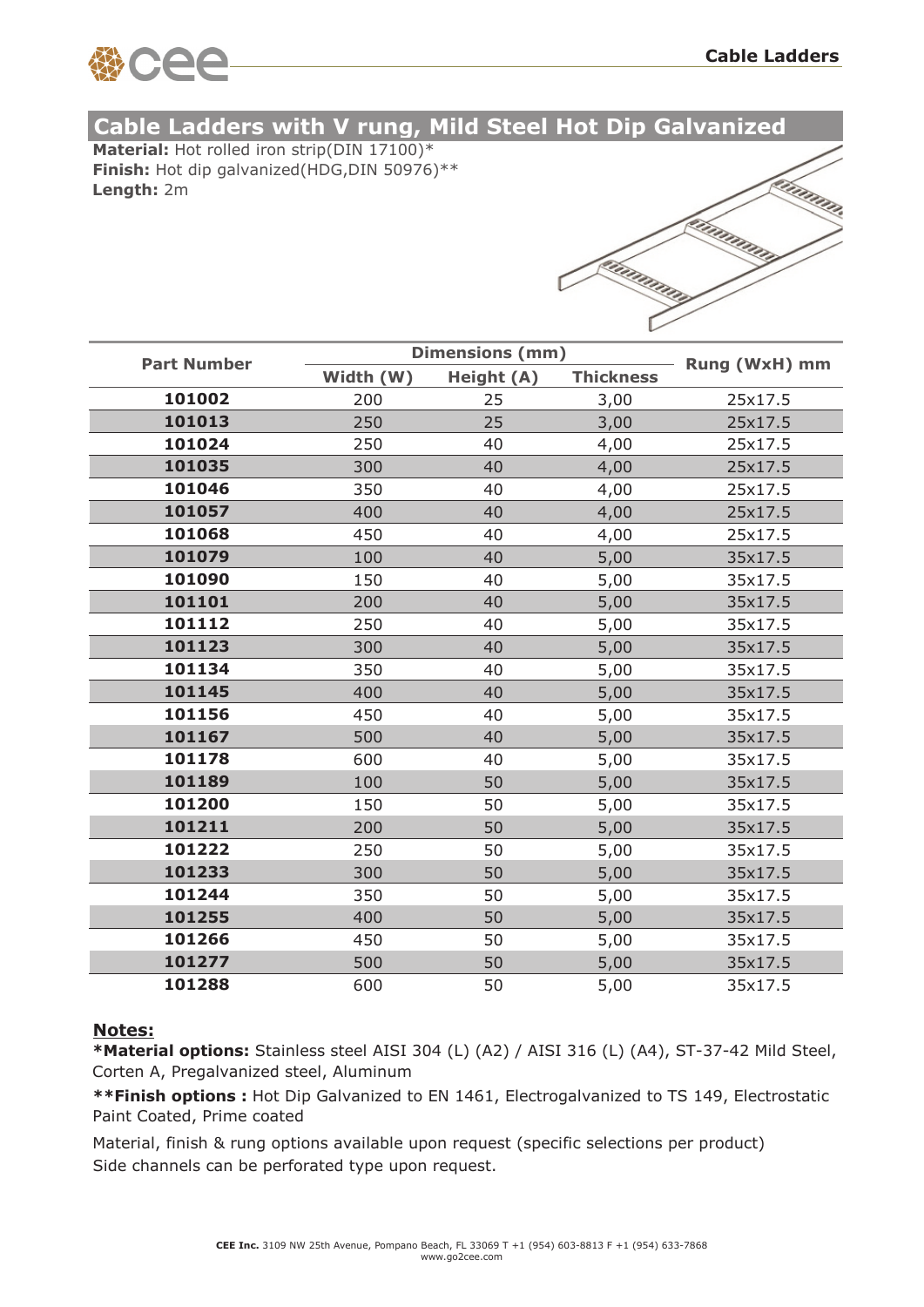

# **Cable Trays Marine Type, Mild Steel Hot Dip Galvanized**

**Material:** Hot rolled iron strip(DIN 17100) **Treatment:** Hot dip galvanized (HDG,DIN50976) **Length:** 2m **Perforation:** 8x25mm slots



| <b>Part Number</b> | <b>Dimensions (mm)</b> |            |                  |  |  |
|--------------------|------------------------|------------|------------------|--|--|
|                    | Width (W)              | Height (A) | <b>Thickness</b> |  |  |
| 101299             | 70                     | 15         | 1,00             |  |  |
| 101310             | 100                    | 15         | 1,00             |  |  |
| 101321             | 120                    | 15         | 1,00             |  |  |
| 101332             | 150                    | 15         | 1,00             |  |  |
| 101343             | 200                    | 15         | 1,00             |  |  |
| 101354             | 250                    | 15         | 1,00             |  |  |
| 101365             | 300                    | 15         | 1,00             |  |  |
| 101376             | 70                     | 30         | 1,00             |  |  |
| 101387             | 100                    | 30         | 1,00             |  |  |
| 101398             | 150                    | 15         | 1.5              |  |  |
| 101409             | 200                    | 15         | 1.5              |  |  |
| 101420             | 120                    | 30         | 1.5              |  |  |
| 101431             | 150                    | 30         | 1.5              |  |  |
| 101442             | 200                    | 30         | 1.5              |  |  |
| 101453             | 250                    | 15         | 2,00             |  |  |
| 101464             | 300                    | 15         | 2,00             |  |  |
| 101475             | 400                    | 15         | 2,00             |  |  |
| 101486             | 500                    | 15         | 2,00             |  |  |
| 101497             | 600                    | 15         | 2,00             |  |  |
| 101508             | 250                    | 30         | 2,00             |  |  |
| 101519             | 300                    | 30         | 2,00             |  |  |
| 101530             | 400                    | 30         | 2,00             |  |  |
| 101541             | 500                    | 30         | 2,00             |  |  |
| 101552             | 600                    | 30         | 2,00             |  |  |

### **Notes:**

**\*Material options:** Stainless steel AISI 304 (L) (A2) / AISI 316 (L) (A4), ST-37-42 Mild Steel, Corten A, Pregalvanized steel, Aluminum

**\*\*Finish options :** Hot Dip Galvanized to EN 1461, Electrogalvanized to TS 149, Electrostatic Paint Coated, Prime coated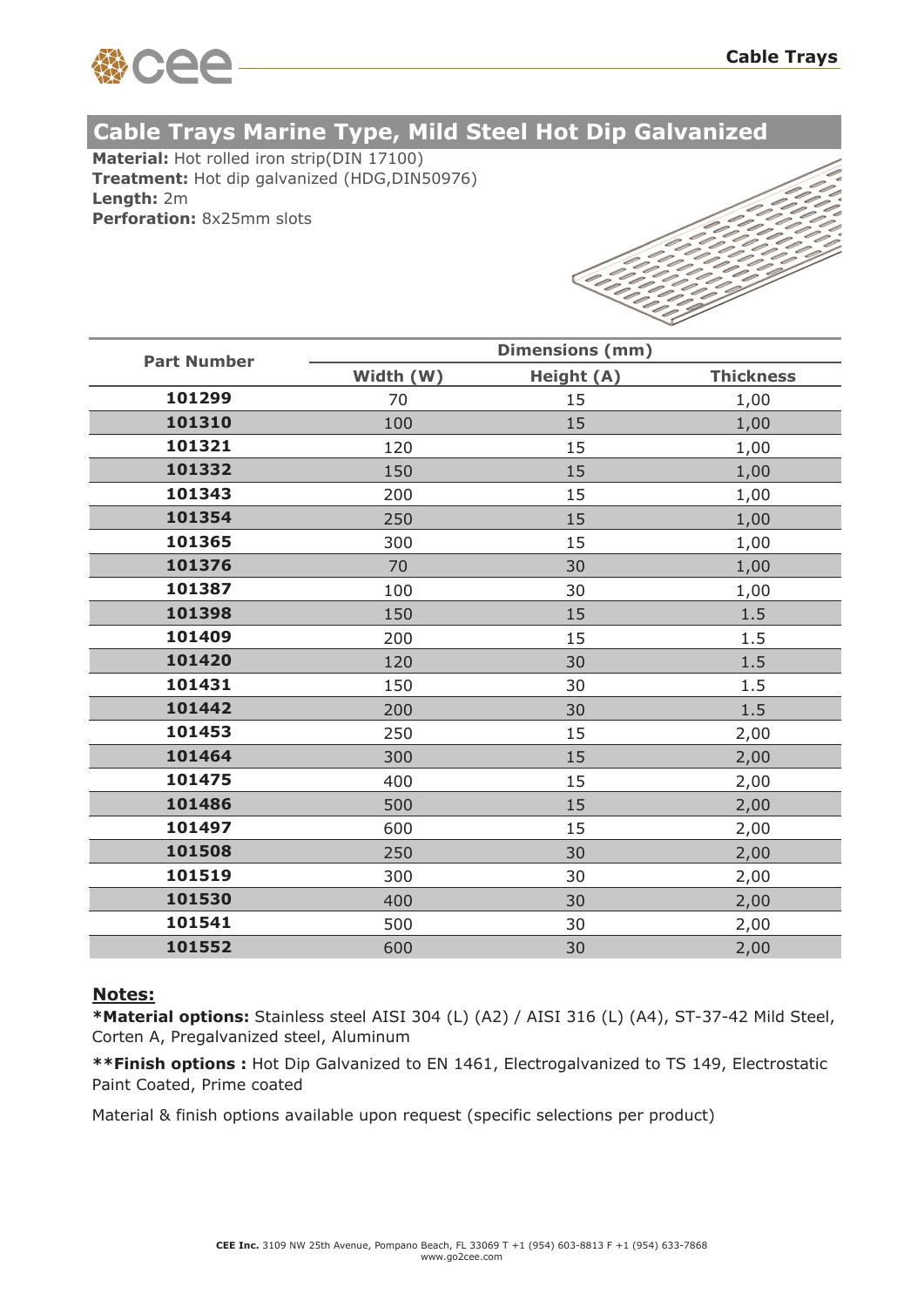

## **Wire-mesh Cable Tray, Mild Steel ElectroGalvanized**

**Material:** Mild Steel ST37\* **Finish:** Electrogalvanized\*\* **Length:** 2m



| <b>Part Number</b> | <b>Dimensions (mm)</b> |            |                  |  |  |
|--------------------|------------------------|------------|------------------|--|--|
|                    | Width (W)              | Height (A) | <b>Thickness</b> |  |  |
| 101563             | 100                    | 35         | 4,00             |  |  |
| 101574             | 150                    | 35         | 4,00             |  |  |
| 101585             | 200                    | 35         | 4,00             |  |  |
| 101596             | 250                    | 35         | 4,00             |  |  |
| 101607             | 300                    | 35         | 4,00             |  |  |
| 101618             | 400                    | 35         | 4,00             |  |  |
| 101629             | 100                    | 40         | 4,00             |  |  |
| 101640             | 150                    | 40         | 4,00             |  |  |
| 101651             | 200                    | 40         | 4,00             |  |  |
| 101662             | 250                    | 40         | 4,00             |  |  |
| 101673             | 300                    | 40         | 4,00             |  |  |
| 101684             | 400                    | 40         | 4,00             |  |  |
| 101695             | 450                    | 40         | 4,00             |  |  |

### **Notes:**

**\*Material options:** Stainless steel AISI 304 (L) (A2) / AISI 316 (L) (A4), ST-37-42 Mild Steel, Corten A, Pregalvanized steel, Aluminum

**\*\*Finish options :** Hot Dip Galvanized to EN 1461, Electrogalvanized to TS 149, Electrostatic Paint Coated, Prime coated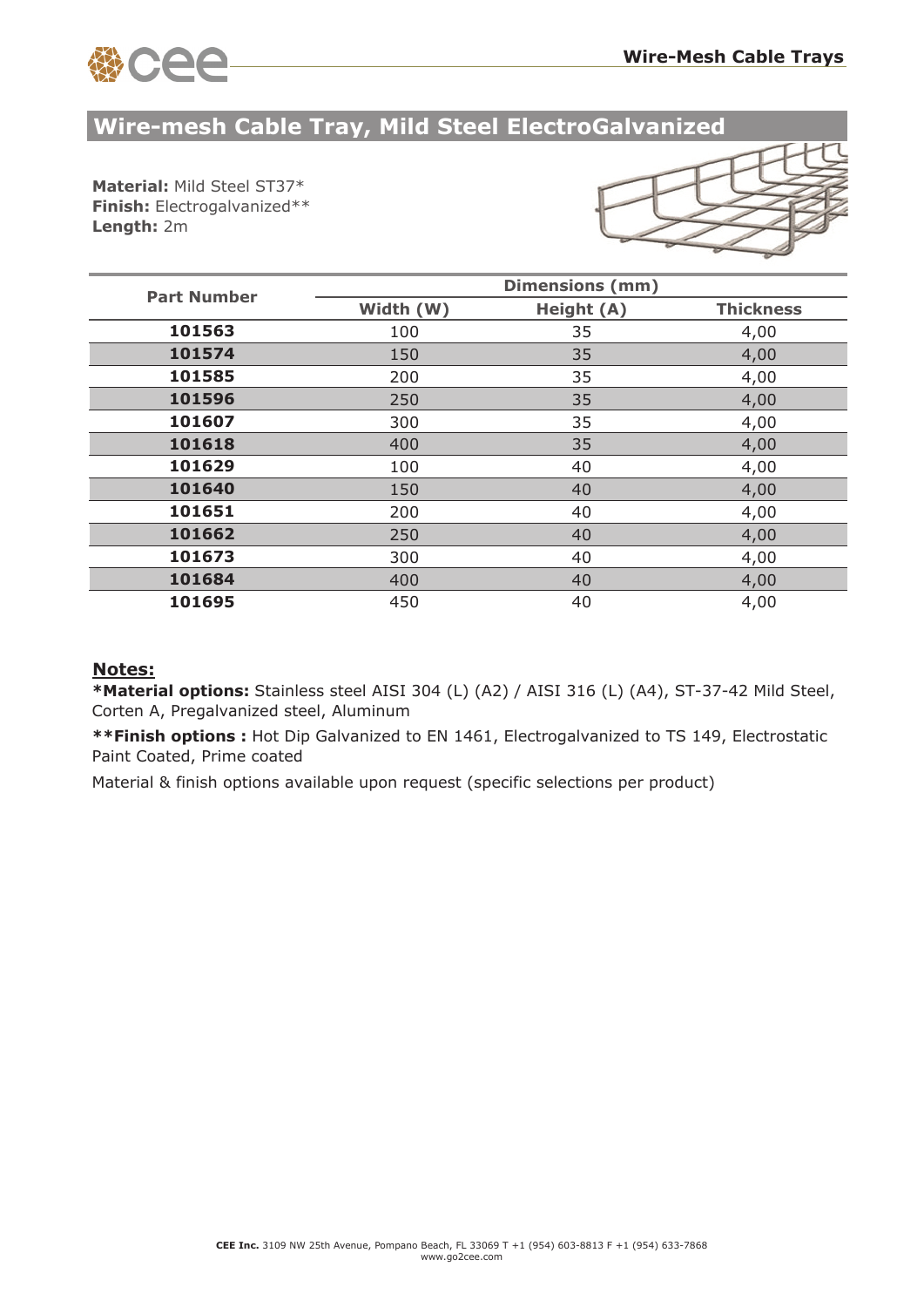

**Cable Ladders' Flat Bends with V rung, Mild Steel Hot Dip Galvanized**

## **Material: Mild Steel\***

**Finsh: Hot dip galvanized (HDG,DIN 50976)\*\*** 



| <b>Part Number</b> |           | <b>Dimensions (mm)</b> |                  |               |
|--------------------|-----------|------------------------|------------------|---------------|
|                    | Width (W) | Height (A)             | <b>Thickness</b> | Rung (WxH) mm |
| 101706             | 200       | 25                     | 3                | 25x17.5       |
| 101717             | 250       | 25                     | 3                | 25x17.5       |
| 101728             | 200       | 40                     | $\overline{4}$   | 25x17.5       |
| 101739             | 250       | 40                     | $\overline{4}$   | 25x17.5       |
| 101750             | 300       | 40                     | $\overline{4}$   | 25x17.5       |
| 101761             | 350       | 40                     | $\overline{4}$   | 25x17.5       |
| 101772             | 400       | 40                     | $\overline{4}$   | 25x17.5       |
| 101783             | 450       | 40                     | $\overline{4}$   | 25x17.5       |
| 101794             | 500       | 40                     | $\overline{4}$   | 25x17.5       |
| 101805             | 100       | 40                     | 5                | 35x17.5       |
| 101816             | 150       | 40                     | 5                | 35x17.5       |
| 101827             | 200       | 40                     | 5                | 35x17.5       |
| 101838             | 250       | 40                     | 5                | 35x17.5       |
| 101849             | 300       | 40                     | 5                | 35x17.5       |
| 101860             | 350       | 40                     | 5                | 35x17.5       |
| 101871             | 400       | 40                     | 5                | 35x17.5       |
| 101882             | 450       | 40                     | 5                | 35x17.5       |
| 101893             | 500       | 40                     | 5                | 35x17.5       |
| 101904             | 600       | 40                     | 5                | 35x17.5       |
| 101915             | 100       | 50                     | 5                | 35x17.5       |
| 101926             | 150       | 50                     | 5                | 35x17.5       |
| 101937             | 200       | 50                     | 5                | 35x17.5       |
| 101948             | 250       | 50                     | 5                | 35x17.5       |
| 101959             | 300       | 50                     | 5                | 35x17.5       |
| 101970             | 350       | 50                     | 5                | 35x17.5       |
| 101981             | 400       | 50                     | 5                | 35x17.5       |
| 101992             | 450       | 50                     | 5                | 35x17.5       |
| 102003             | 500       | 50                     | 5                | 35x17.5       |
| 102014             | 600       | 50                     | 5                | 35x17.5       |

#### **Notes:**

**\*Material options:** Stainless steel AISI 304 (L) (A2) / AISI 316 (L) (A4), ST-37-42 Mild Steel, Corten A, Pregalvanized steel, Aluminum

**\*\*Finish options :** Hot Dip Galvanized to EN 1461, Electrogalvanized to TS 149, Electrostatic Paint Coated, Prime coated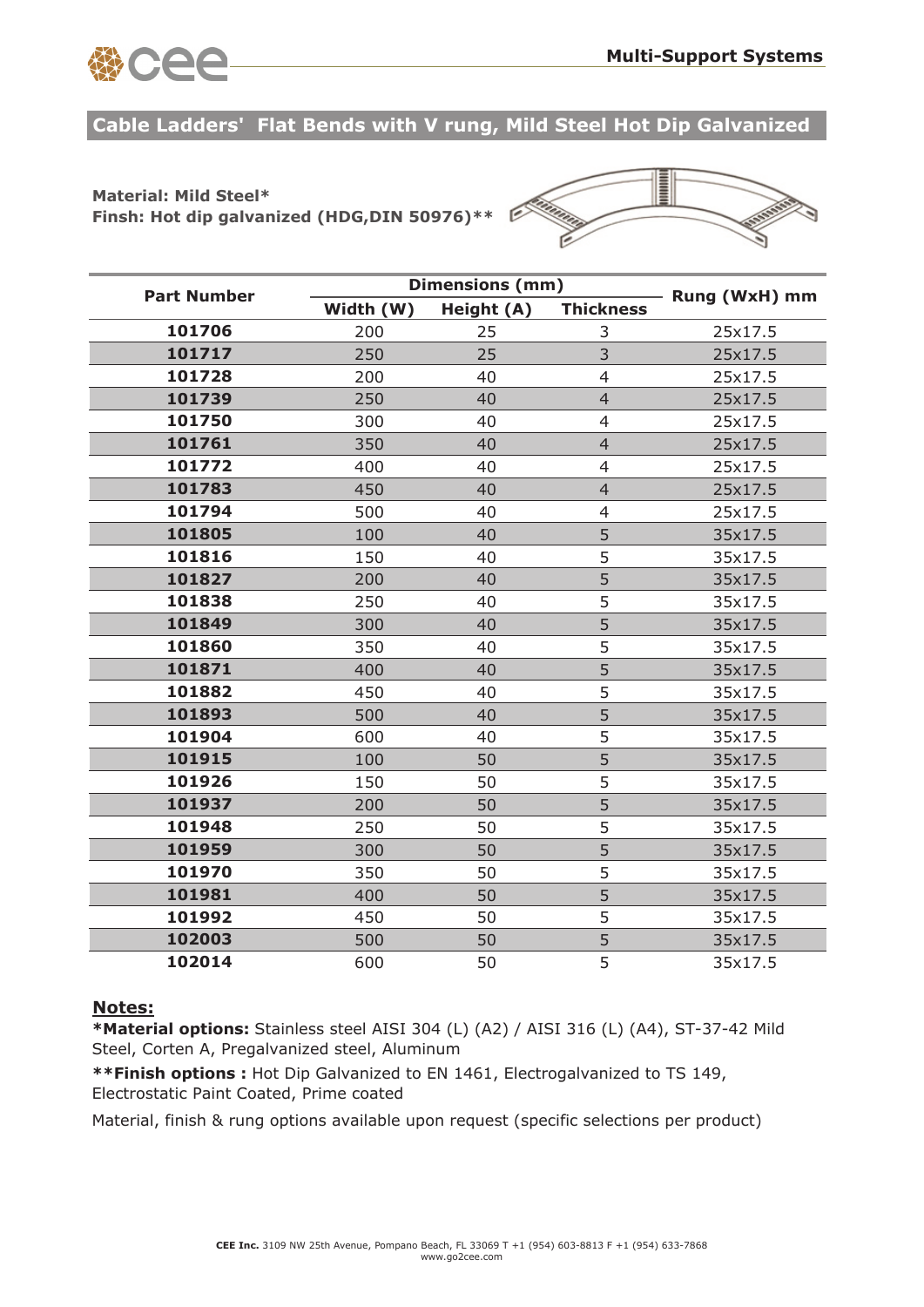

**Cable Ladders' Tees with V rung, Mild Steel Hot Dip Galvanized**

### **Material: Mild Steel\* Finsh: Hot dip galvanized (HDG,DIN 50976)\*\***



| <b>Part Number</b> |           | Dimensions (mm) |                  |               |
|--------------------|-----------|-----------------|------------------|---------------|
|                    | Width (W) | Height (A)      | <b>Thickness</b> | Rung (WxH) mm |
| 102025             | 250       | 25              | 3                | 25x17.5       |
| 102036             | 250       | 40              | $\overline{4}$   | 25x17.5       |
| 102047             | 300       | 40              | 4                | 25x17.5       |
| 102058             | 350       | 40              | $\overline{4}$   | 25x17.5       |
| 102069             | 400       | 40              | $\overline{4}$   | 25x17.5       |
| 102080             | 450       | 40              | $\overline{4}$   | 25x17.5       |
| 102091             | 100       | 40              | 5                | 35x17.5       |
| 102102             | 150       | 40              | 5                | 35x17.5       |
| 102113             | 200       | 40              | 5                | 35x17.5       |
| 102124             | 250       | 40              | 5                | 35x17.5       |
| 102135             | 300       | 40              | 5                | 35x17.5       |
| 102146             | 350       | 40              | 5                | 35x17.5       |
| 102157             | 400       | 40              | 5                | 35x17.5       |
| 102168             | 450       | 40              | 5                | 35x17.5       |
| 102179             | 500       | 40              | 5                | 35x17.5       |
| 102190             | 600       | 40              | 5                | 35x17.5       |
| 102201             | 100       | 50              | 5                | 35x17.5       |
| 102212             | 150       | 50              | 5                | 35x17.5       |
| 102223             | 200       | 50              | 5                | 35x17.5       |
| 102234             | 250       | 50              | 5                | 35x17.5       |
| 102245             | 300       | 50              | 5                | 35x17.5       |
| 102256             | 350       | 50              | 5                | 35x17.5       |
| 102267             | 400       | 50              | 5                | 35x17.5       |
| 102278             | 450       | 50              | 5                | 35x17.5       |
| 102289             | 500       | 50              | 5                | 35x17.5       |
| 102300             | 600       | 50              | 5                | 35x17.5       |

#### **Notes:**

**\*Material options:** Stainless steel AISI 304 (L) (A2) / AISI 316 (L) (A4), ST-37-42 Mild Steel, Corten A, Pregalvanized steel, Aluminum

**\*\*Finish options :** Hot Dip Galvanized to EN 1461, Electrogalvanized to TS 149, Electrostatic Paint Coated, Prime coated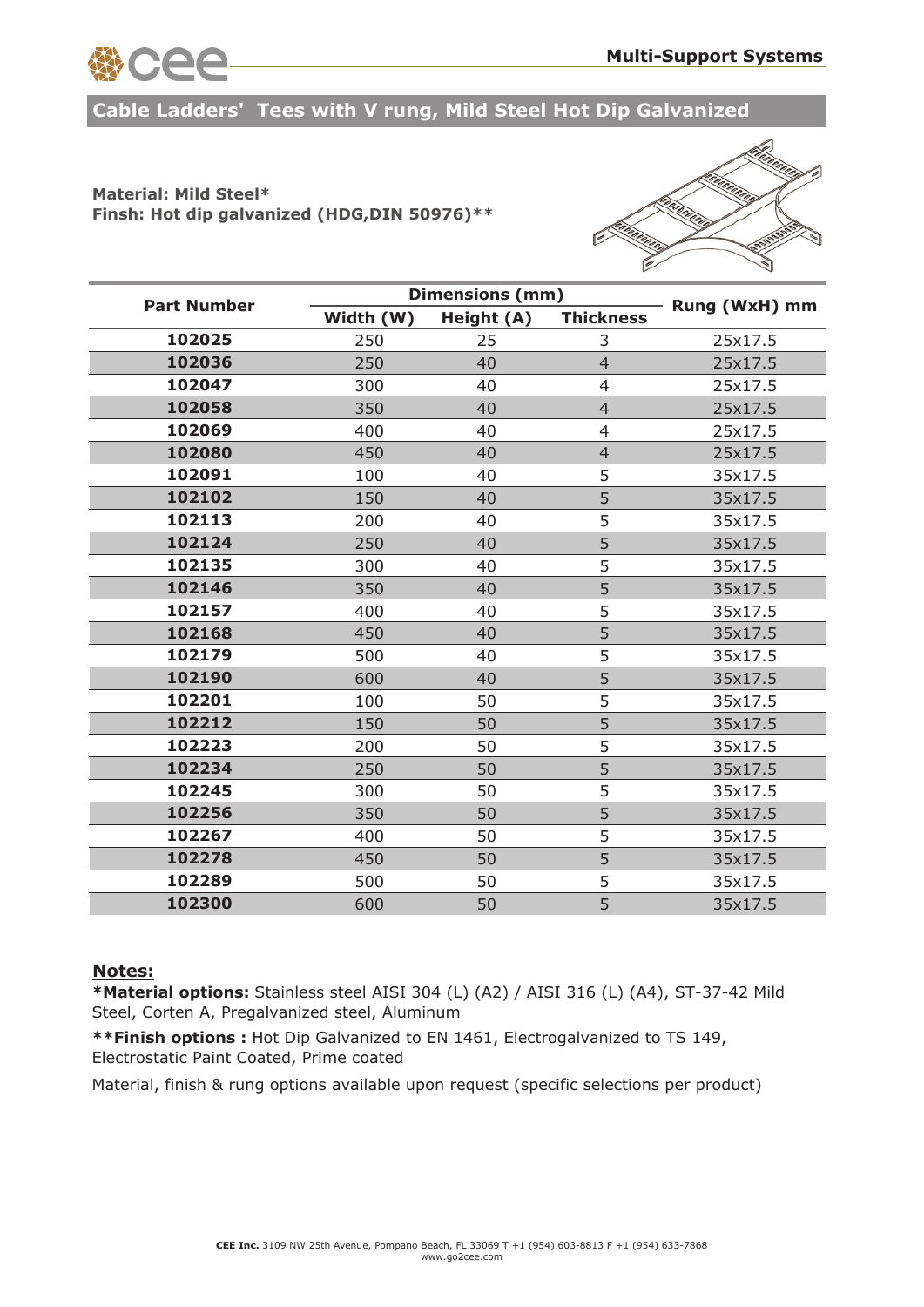

**Cable Ladders' Crossings with V rung, Mild Steel Hot Dip Galvanized**

### **Material: Mild Steel\* Finsh: Hot dip galvanized (HDG,DIN 50976)\*\***



| <b>Part Number</b> |           | <b>Dimensions (mm)</b> |                  |               |  |
|--------------------|-----------|------------------------|------------------|---------------|--|
|                    | Width (W) | Height (A)             | <b>Thickness</b> | Rung (WxH) mm |  |
| 102311             | 250       | 25                     | 3                | 25x17.5       |  |
| 102322             | 250       | 40                     | $\overline{4}$   | 25x17.5       |  |
| 102333             | 300       | 40                     | $\overline{4}$   | 25x17.5       |  |
| 102344             | 350       | 40                     | $\overline{4}$   | 25x17.5       |  |
| 102355             | 400       | 40                     | $\overline{4}$   | 25x17.5       |  |
| 102366             | 450       | 40                     | $\overline{4}$   | 25x17.5       |  |
| 102377             | 100       | 40                     | 5                | 35x17.5       |  |
| 102388             | 150       | 40                     | 5                | 35x17.5       |  |
| 102399             | 200       | 40                     | 5                | 35x17.5       |  |
| 102410             | 250       | 40                     | 5                | 35x17.5       |  |
| 102421             | 300       | 40                     | 5                | 35x17.5       |  |
| 102432             | 350       | 40                     | 5                | 35x17.5       |  |
| 102443             | 400       | 40                     | 5                | 35x17.5       |  |
| 102454             | 450       | 40                     | 5                | 35x17.5       |  |
| 102465             | 500       | 40                     | 5                | 35x17.5       |  |
| 102476             | 600       | 40                     | 5                | 35x17.5       |  |
| 102487             | 100       | 50                     | 5                | 35x17.5       |  |
| 102498             | 150       | 50                     | 5                | 35x17.5       |  |
| 102509             | 200       | 50                     | 5                | 35x17.5       |  |
| 102520             | 250       | 50                     | 5                | 35x17.5       |  |
| 102531             | 300       | 50                     | 5                | 35x17.5       |  |
| 102542             | 350       | 50                     | 5                | 35x17.5       |  |
| 102553             | 400       | 50                     | 5                | 35x17.5       |  |
| 102564             | 450       | 50                     | 5                | 35x17.5       |  |
| 102575             | 500       | 50                     | 5                | 35x17.5       |  |
| 102586             | 600       | 50                     | 5                | 35x17.5       |  |

### **Notes:**

**\*Material options:** Stainless steel AISI 304 (L) (A2) / AISI 316 (L) (A4), ST-37-42 Mild Steel, Corten A, Pregalvanized steel, Aluminum

**\*\*Finish options :** Hot Dip Galvanized to EN 1461, Electrogalvanized to TS 149, Electrostatic Paint Coated, Prime coated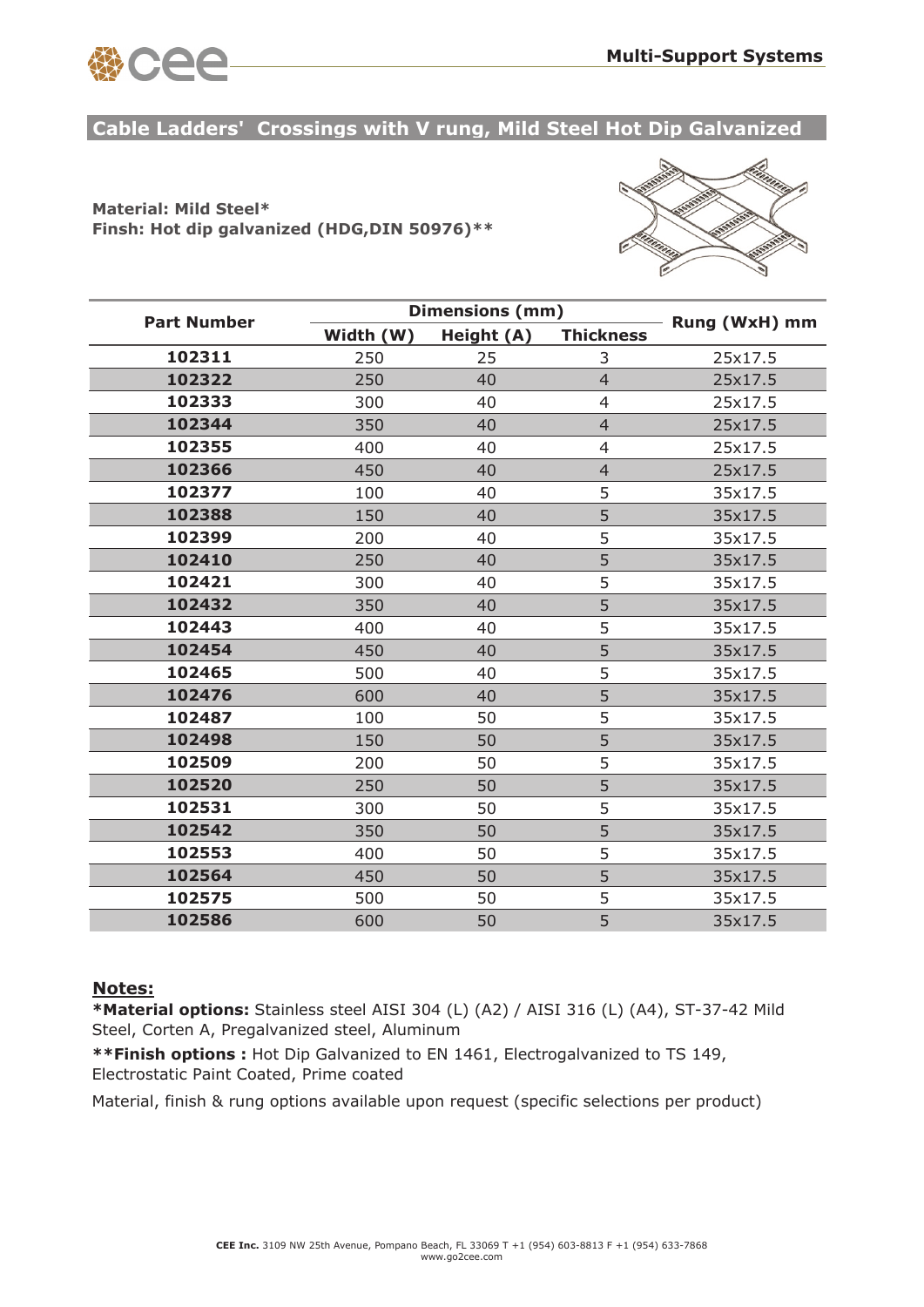

## **Mild Steel Hot Dip Galvanized Cable Ladders' Vertical Inside Risers with V rung**

**Material: Mild Steel\* Finsh: Hot dip galvanized (HDG,DIN 50976)\*\*** 



| <b>Part Number</b> |           | <b>Dimensions (mm)</b> |                  |               |  |
|--------------------|-----------|------------------------|------------------|---------------|--|
|                    | Width (W) | Height (A)             | <b>Thickness</b> | Rung (WxH) mm |  |
| 102597             | 250       | 25                     | 3                | 25x17.5       |  |
| 102608             | 250       | 40                     | $\overline{4}$   | 25x17.5       |  |
| 102619             | 300       | 40                     | $\overline{4}$   | 25x17.5       |  |
| 102630             | 350       | 40                     | $\overline{4}$   | 25x17.5       |  |
| 102641             | 400       | 40                     | $\overline{4}$   | 25x17.5       |  |
| 102652             | 450       | 40                     | $\overline{4}$   | 25x17.5       |  |
| 102663             | 100       | 40                     | 5                | 35x17.5       |  |
| 102674             | 150       | 40                     | 5                | 35x17.5       |  |
| 102685             | 200       | 40                     | 5                | 35x17.5       |  |
| 102696             | 250       | 40                     | 5                | 35x17.5       |  |
| 102707             | 300       | 40                     | 5                | 35x17.5       |  |
| 102718             | 350       | 40                     | 5                | 35x17.5       |  |
| 102729             | 400       | 40                     | 5                | 35x17.5       |  |
| 102740             | 450       | 40                     | 5                | 35x17.5       |  |
| 102751             | 500       | 40                     | 5                | 35x17.5       |  |
| 102762             | 600       | 40                     | 5                | 35x17.5       |  |
| 102773             | 100       | 50                     | 5                | 35x17.5       |  |
| 102784             | 150       | 50                     | 5                | 35x17.5       |  |
| 102795             | 200       | 50                     | 5                | 35x17.5       |  |
| 102806             | 250       | 50                     | 5                | 35x17.5       |  |
| 102817             | 300       | 50                     | 5                | 35x17.5       |  |
| 102828             | 350       | 50                     | 5                | 35x17.5       |  |
| 102839             | 400       | 50                     | 5                | 35x17.5       |  |
| 102850             | 450       | 50                     | 5                | 35x17.5       |  |
| 102861             | 500       | 50                     | 5                | 35x17.5       |  |
| 102872             | 600       | 50                     | 5                | 35x17.5       |  |

### **Notes:**

**\*Material options:** Stainless steel AISI 304 (L) (A2) / AISI 316 (L) (A4), ST-37-42 Mild Steel, Corten A, Pregalvanized steel, Aluminum

**\*\*Finish options :** Hot Dip Galvanized to EN 1461, Electrogalvanized to TS 149, Electrostatic Paint Coated, Prime coated

Material, finish & rung options available upon request (specific selections per product)

Cable Ladders' Vertical Outside Risers with V rung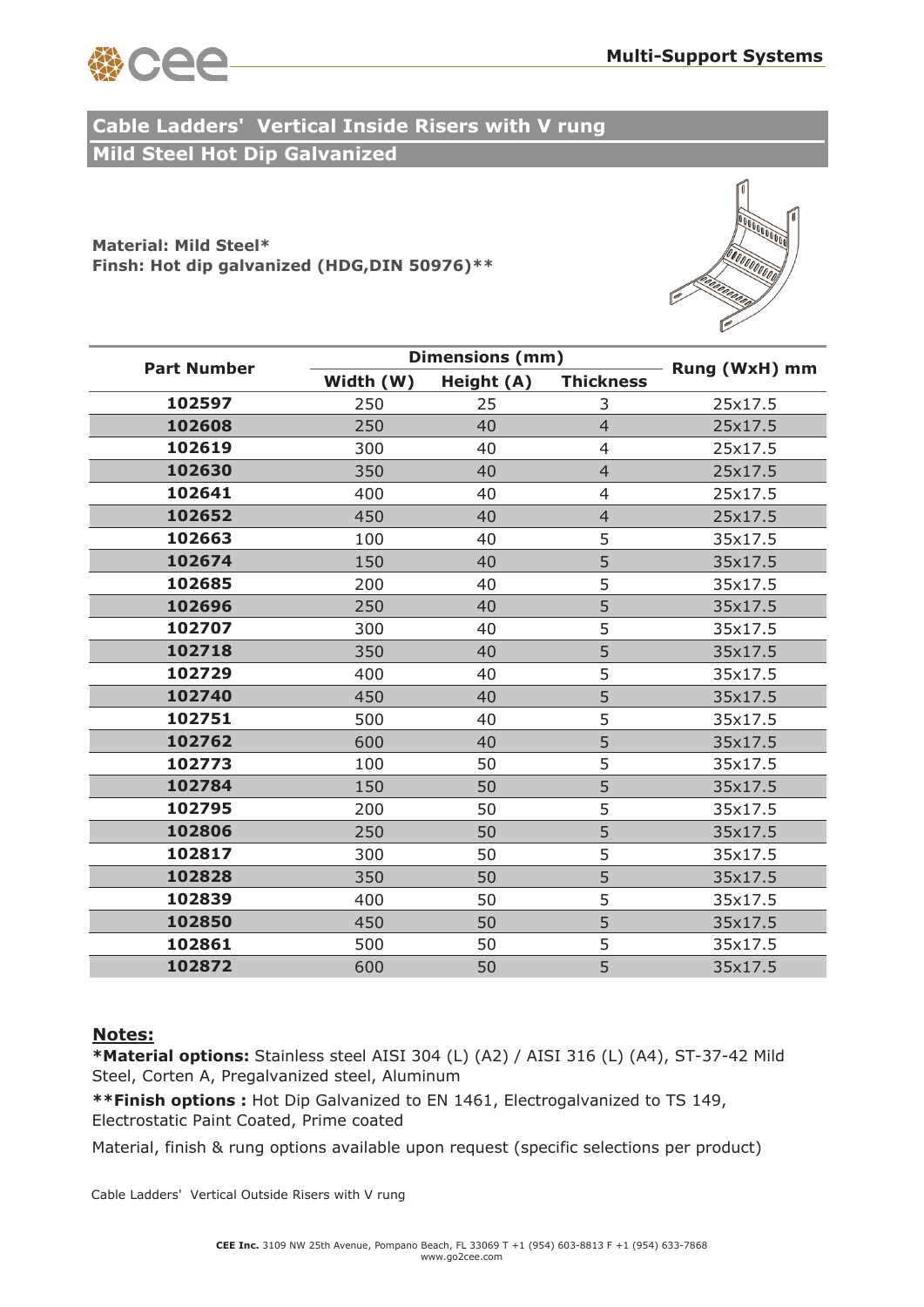

## **Mild Steel Hot Dip Galvanized Cable Ladders' Vertical Outside Risers with V rung**

**Material: Mild Steel\* Finsh: Hot dip galvanized (HDG,DIN 50976)\*\*** 



| <b>Part Number</b> |           | <b>Dimensions (mm)</b> |                  |               |  |
|--------------------|-----------|------------------------|------------------|---------------|--|
|                    | Width (W) | Height (A)             | <b>Thickness</b> | Rung (WxH) mm |  |
| 102883             | 100       | 40                     | 5                | 35x17.5       |  |
| 102894             | 150       | 40                     | 5                | 35x17.5       |  |
| 102905             | 200       | 40                     | 5                | 35x17.5       |  |
| 102916             | 250       | 40                     | 5                | 35x17.5       |  |
| 102927             | 300       | 40                     | 5                | 35x17.5       |  |
| 102938             | 350       | 40                     | 5                | 35x17.5       |  |
| 102949             | 400       | 40                     | 5                | 35x17.5       |  |
| 102960             | 450       | 40                     | 5                | 35x17.5       |  |
| 102971             | 500       | 40                     | 5                | 35x17.5       |  |
| 102982             | 600       | 40                     | 5                | 35x17.5       |  |
| 102993             | 100       | 50                     | 5                | 35x17.5       |  |
| 103004             | 150       | 50                     | 5                | 35x17.5       |  |
| 103015             | 200       | 50                     | 5                | 35x17.5       |  |
| 103026             | 250       | 50                     | 5                | 35x17.5       |  |
| 103037             | 300       | 50                     | 5                | 35x17.5       |  |
| 103048             | 350       | 50                     | 5                | 35x17.5       |  |
| 103059             | 400       | 50                     | 5                | 35x17.5       |  |
| 103070             | 450       | 50                     | 5                | 35x17.5       |  |
| 103081             | 500       | 50                     | 5                | 35x17.5       |  |
| 103092             | 600       | 50                     | 5                | 35x17.5       |  |

### **Notes:**

**\*Material options:** Stainless steel AISI 304 (L) (A2) / AISI 316 (L) (A4), ST-37-42 Mild Steel, Corten A, Pregalvanized steel, Aluminum

**\*\*Finish options :** Hot Dip Galvanized to EN 1461, Electrogalvanized to TS 149, Electrostatic Paint Coated, Prime coated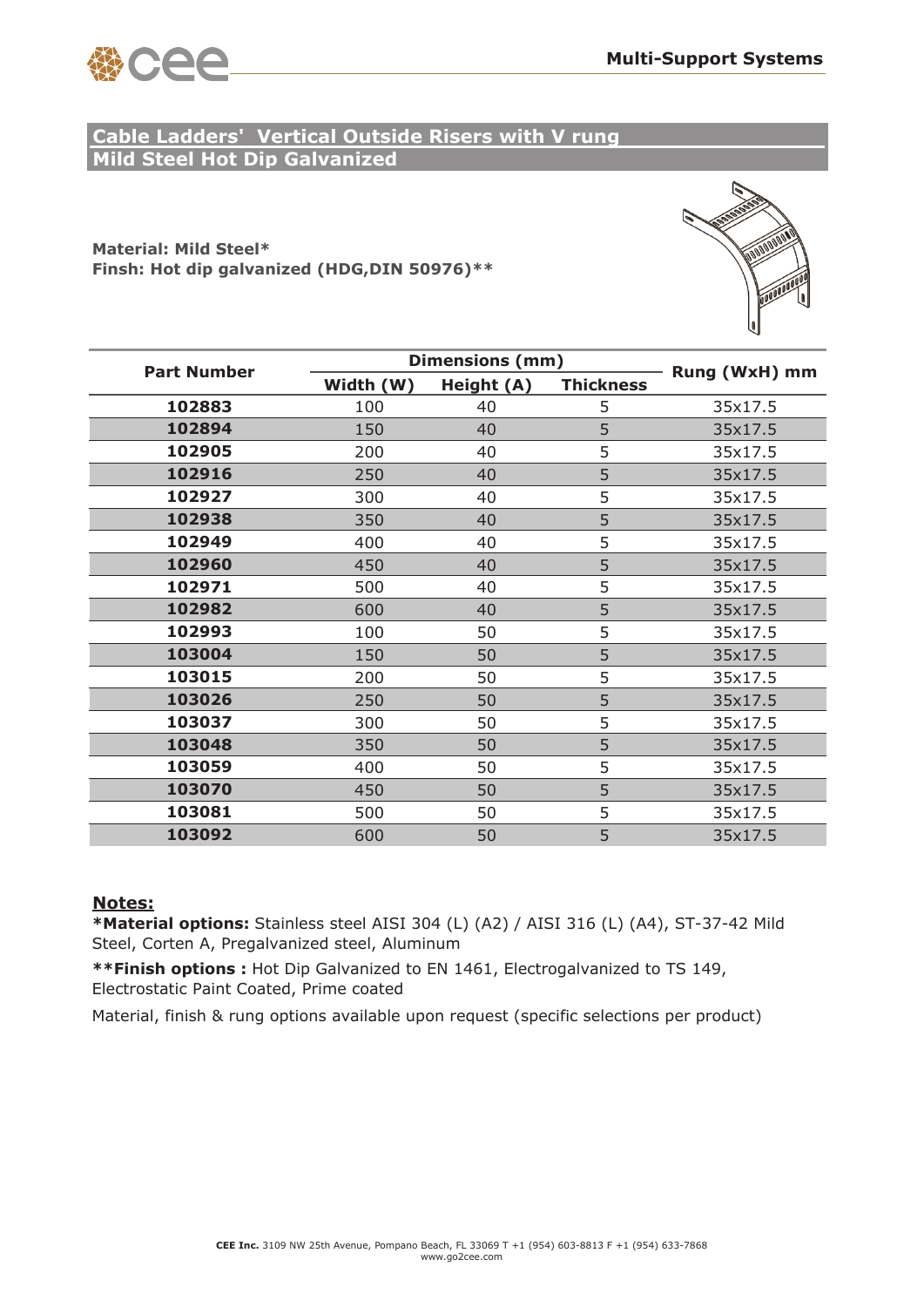

**Cable Trays' Flat Bends, Mild Steel Hot Dip Galvanized**

## **Material: Mild Steel\* Finsh: Hot dip galvanized (HDG,DIN 50976)\*\***



| <b>Part Number</b> | Dimensions (mm) |            |                  |  |
|--------------------|-----------------|------------|------------------|--|
|                    | Width (W)       | Height (A) | <b>Thickness</b> |  |
| 103103             | 70              | 15         |                  |  |
| 103114             | 100             | 15         |                  |  |
| 103125             | 120             | 15         |                  |  |
| 103136             | 150             | 15         | 1.5              |  |
| 103147             | 200             | 15         | 1.5              |  |
| 103158             | 70              | 30         | 1.5              |  |
| 103169             | 100             | 30         | 1.5              |  |
| 103180             | 120             | 30         | 1.5              |  |
| 103191             | 250             | 15         | $\overline{2}$   |  |
| 103202             | 300             | 15         | $\overline{2}$   |  |
| 103213             | 400             | 15         | $\overline{2}$   |  |
| 103224             | 500             | 15         | $\overline{2}$   |  |
| 103235             | 600             | 15         | 2                |  |
| 103246             | 150             | 30         | $\overline{2}$   |  |
| 103257             | 200             | 30         | 2                |  |
| 103268             | 250             | 30         | $\overline{2}$   |  |
| 103279             | 300             | 30         | 2                |  |
| 103290             | 400             | 30         | $\overline{2}$   |  |
| 103301             | 500             | 30         | $\overline{2}$   |  |
| 103312             | 600             | 30         | $\overline{2}$   |  |

**Cable Trays'/Ladders' Solid Covers, Mild Steel Hot Dip Galvanized**

### **Material: Mild Steel\* Finsh: Hot dip galvanized (HDG,DIN 50976)\*\***



| <b>Part Number</b> | <b>Dimensions (mm)</b> |            |                  |  |
|--------------------|------------------------|------------|------------------|--|
|                    | Width (W)              | Height (A) | <b>Thickness</b> |  |
| 103323             | 100                    | 12         |                  |  |
| 103334             | 150                    | 12         |                  |  |
| 103345             | 200                    | 12         |                  |  |
| 103356             | 250                    | 12         |                  |  |
| 103367             | 300                    | 12         |                  |  |
| 103378             | 400                    | 12         | 1.2              |  |
| 103389             | 450                    | 12         | 1.2              |  |
| 103400             | 500                    | 12         | 1.2              |  |
| 103411             | 600                    | 12         | 1.5              |  |
| 103422             | 750                    | 12         | 1.5              |  |
| 103433             | 900                    | 12         | 1.5              |  |